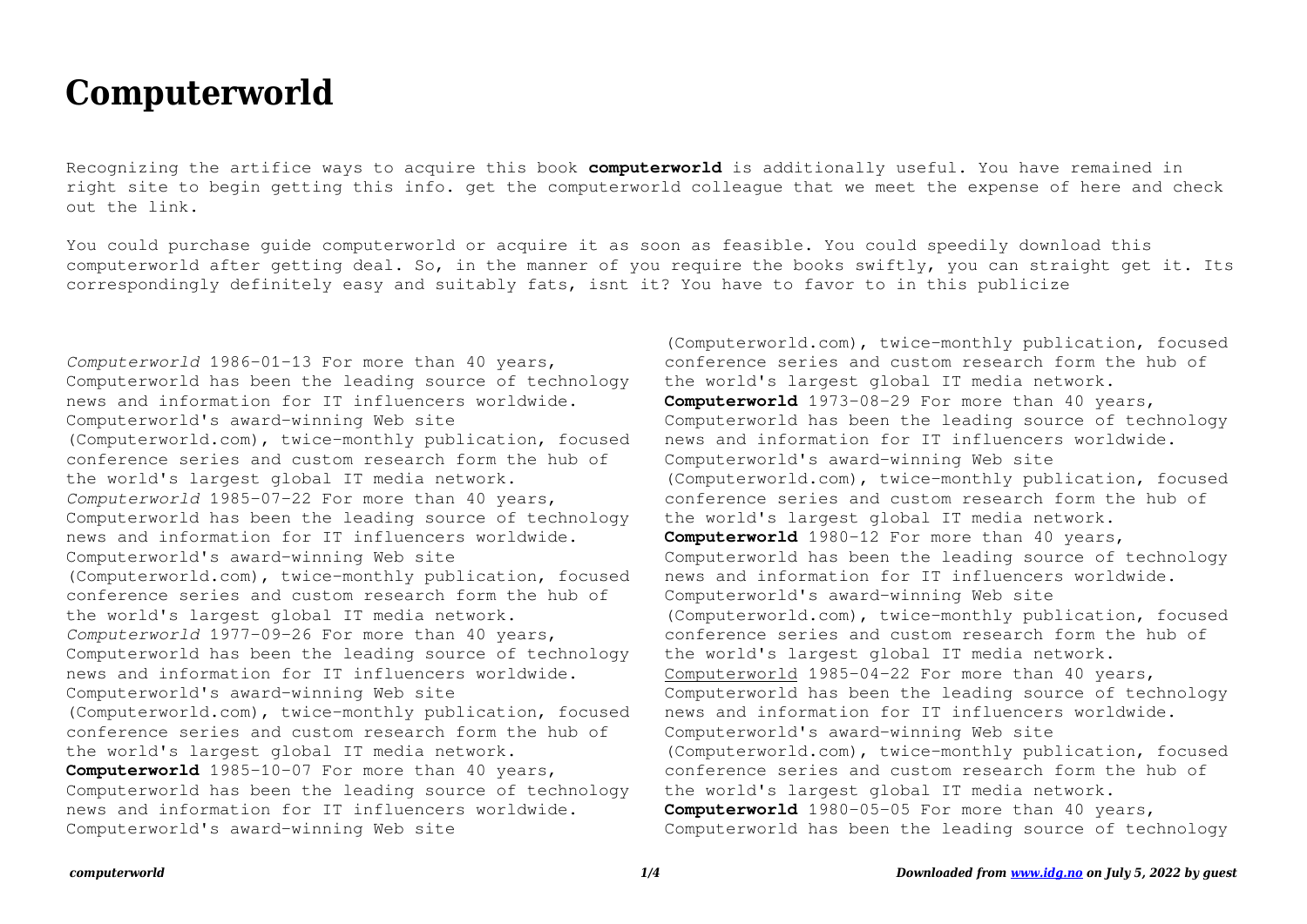news and information for IT influencers worldwide. Computerworld's award-winning Web site (Computerworld.com), twice-monthly publication, focused conference series and custom research form the hub of the world's largest global IT media network. **Computerworld** 2000-05-22 For more than 40 years, Computerworld has been the leading source of technology news and information for IT influencers worldwide. Computerworld's award-winning Web site (Computerworld.com), twice-monthly publication, focused conference series and custom research form the hub of the world's largest global IT media network. Computerworld 1993-11-01 For more than 40 years, Computerworld has been the leading source of technology news and information for IT influencers worldwide. Computerworld's award-winning Web site (Computerworld.com), twice-monthly publication, focused conference series and custom research form the hub of the world's largest global IT media network. Computerworld 1999-03-15 For more than 40 years, Computerworld has been the leading source of technology news and information for IT influencers worldwide. Computerworld's award-winning Web site (Computerworld.com), twice-monthly publication, focused conference series and custom research form the hub of the world's largest global IT media network. *Computerworld* 1976-12-20 For more than 40 years, Computerworld has been the leading source of technology news and information for IT influencers worldwide. Computerworld's award-winning Web site (Computerworld.com), twice-monthly publication, focused conference series and custom research form the hub of the world's largest global IT media network. Computerworld 1983-04-11 For more than 40 years, Computerworld has been the leading source of technology news and information for IT influencers worldwide. Computerworld's award-winning Web site (Computerworld.com), twice-monthly publication, focused conference series and custom research form the hub of the world's largest global IT media network.

*Computerworld* 2001-12-10 For more than 40 years, Computerworld has been the leading source of technology news and information for IT influencers worldwide. Computerworld's award-winning Web site (Computerworld.com), twice-monthly publication, focused conference series and custom research form the hub of the world's largest global IT media network. **Computerworld** 1984-12-24 For more than 40 years, Computerworld has been the leading source of technology news and information for IT influencers worldwide. Computerworld's award-winning Web site (Computerworld.com), twice-monthly publication, focused conference series and custom research form the hub of the world's largest global IT media network. Computerworld 2000-03-06 For more than 40 years, Computerworld has been the leading source of technology news and information for IT influencers worldwide. Computerworld's award-winning Web site (Computerworld.com), twice-monthly publication, focused conference series and custom research form the hub of the world's largest global IT media network. Computerworld 1986-10-27 For more than 40 years, Computerworld has been the leading source of technology news and information for IT influencers worldwide. Computerworld's award-winning Web site (Computerworld.com), twice-monthly publication, focused conference series and custom research form the hub of the world's largest global IT media network. **Computerworld** Alfred Elton Van Vogt 1983 **Computerworld** 1988 For more than 40 years, Computerworld has been the leading source of technology news and information for IT influencers worldwide. Computerworld's award-winning Web site (Computerworld.com), twice-monthly publication, focused conference series and custom research form the hub of the world's largest global IT media network. Computerworld 1993-06-21 For more than 40 years, Computerworld has been the leading source of technology news and information for IT influencers worldwide. Computerworld's award-winning Web site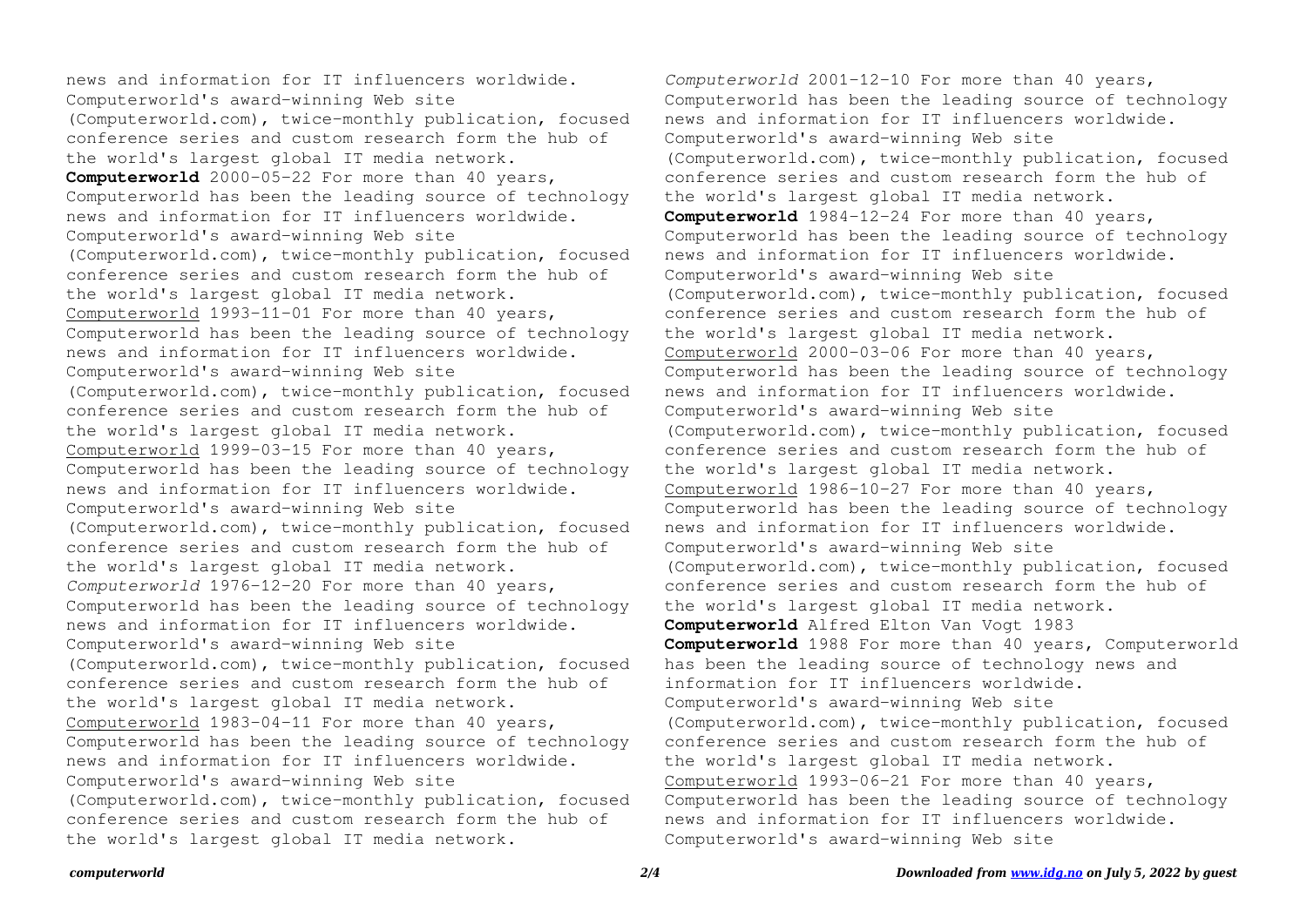(Computerworld.com), twice-monthly publication, focused conference series and custom research form the hub of the world's largest global IT media network. **Computerworld** 1999-08-16 For more than 40 years, Computerworld has been the leading source of technology news and information for IT influencers worldwide. Computerworld's award-winning Web site (Computerworld.com), twice-monthly publication, focused conference series and custom research form the hub of the world's largest global IT media network. **Computerworld** 1981-10-26 For more than 40 years, Computerworld has been the leading source of technology news and information for IT influencers worldwide. Computerworld's award-winning Web site (Computerworld.com), twice-monthly publication, focused conference series and custom research form the hub of the world's largest global IT media network. **Computerworld** 1975-09-10 For more than 40 years, Computerworld has been the leading source of technology news and information for IT influencers worldwide. Computerworld's award-winning Web site (Computerworld.com), twice-monthly publication, focused conference series and custom research form the hub of the world's largest global IT media network. **Computerworld** 1980-10-20 For more than 40 years, Computerworld has been the leading source of technology news and information for IT influencers worldwide. Computerworld's award-winning Web site (Computerworld.com), twice-monthly publication, focused conference series and custom research form the hub of the world's largest global IT media network. *Computerworld* 1998-11-30 For more than 40 years, Computerworld has been the leading source of technology news and information for IT influencers worldwide. Computerworld's award-winning Web site (Computerworld.com), twice-monthly publication, focused conference series and custom research form the hub of the world's largest global IT media network. Computerworld 1982-06-07 For more than 40 years, Computerworld has been the leading source of technology

news and information for IT influencers worldwide. Computerworld's award-winning Web site (Computerworld.com), twice-monthly publication, focused conference series and custom research form the hub of the world's largest global IT media network. **Computerworld** 1983-07-11 For more than 40 years, Computerworld has been the leading source of technology news and information for IT influencers worldwide. Computerworld's award-winning Web site (Computerworld.com), twice-monthly publication, focused conference series and custom research form the hub of the world's largest global IT media network. **Computerworld** 1994-01-24 For more than 40 years, Computerworld has been the leading source of technology news and information for IT influencers worldwide. Computerworld's award-winning Web site (Computerworld.com), twice-monthly publication, focused conference series and custom research form the hub of the world's largest global IT media network. *Computerworld* 1999-01-25 For more than 40 years, Computerworld has been the leading source of technology news and information for IT influencers worldwide. Computerworld's award-winning Web site (Computerworld.com), twice-monthly publication, focused conference series and custom research form the hub of the world's largest global IT media network. *Computerworld* 2000-04-03 For more than 40 years, Computerworld has been the leading source of technology news and information for IT influencers worldwide. Computerworld's award-winning Web site (Computerworld.com), twice-monthly publication, focused conference series and custom research form the hub of the world's largest global IT media network. Computerworld 1987-03-02 For more than 40 years, Computerworld has been the leading source of technology news and information for IT influencers worldwide. Computerworld's award-winning Web site (Computerworld.com), twice-monthly publication, focused conference series and custom research form the hub of the world's largest global IT media network.